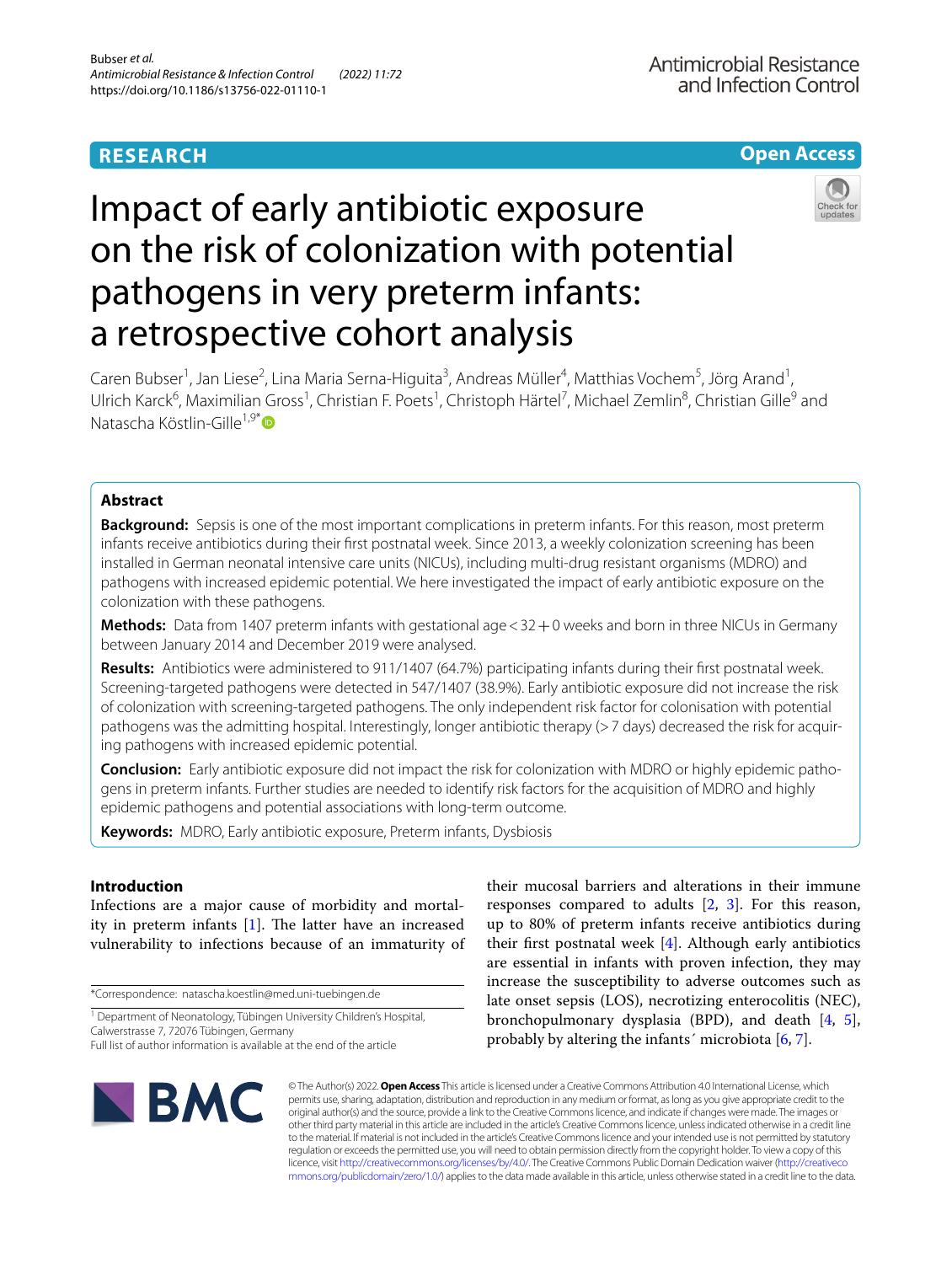Most neonatal infections involve mucosal surfaces. For both, neonatal sepsis and NEC, alterations in the intestinal microbiome were shown to precede disease onset, with causative pathogens often descending from the intestinal flora of infected infants  $[8-12]$  $[8-12]$  $[8-12]$ . This emphasizes the need for the prevention of gut dysbiosis in preterm infants.

As a consequence of several infection outbreaks in German neonatal intensive care units (NICUs), the German commission for hospital hygiene and infection prevention (KRINKO) issued updated guidelines for infection surveillance of very low birthweight (VLBW) infants in 2013, including weekly colonization screenings [\[13](#page-8-1)]. This weekly screening comprises (a) multi-drug resistant organisms (MDRO; in the following named class I pathogens), (b) bacteria with special pathogenicity (*Acinetobacter spp., Klebsiella pneumoniae, S. aureus*), which should be included in the screening when an invasive infection with one of these pathogens has been observed (in the following named class II pathogens) and (c) pathogens with increased epidemic potential (*Serratia marcescens, P. aeruginosa, Enterobacter spp.*) (in the following named class III pathogens).

The objectives of this study were to determine  $(1)$  if early empiric antibiotic therapy is a risk factor for the detection of screening targeted pathogens in preterm infants<32 weeks gestation and (2) which other factors predispose to colonization with screening-targeted pathogens.

## **Methods**

The retrospective cohort analysis used prospectively collected data from all inborn infants born at<32 weeks gestation and admitted to three NICUs (University Hospital Bonn, University Hospital Tübingen, and Olgahospital Stuttgart) in Germany from January 1, 2014 to December 31, 2019. It was approved by the ethics committees of each participating hospital (reference number 120/2019BO2 for Tübingen, B-F-2020–036 for Stuttgart and 161/21 for Bonn) including an informed consent waiver. The latter was granted because patients had been discharged home several years earlier, so that obtaining consent for study participation would have required a disproportionate effort. Demographic, clinical, and laboratory data were collected and entered into a database. The three participating units were chosen for pragmatic reasons (same documentation programs). No attention was paid to similar practices in the care of preterm infants when selecting the units.

Data on antibiotic therapy were collected for all infants from birth up to postnatal day 7. Any dose of an intravenously or orally administered antibiotic during this period was classifed as "antibiotic therapy in the frst week of life". Empiric antibiotic therapy for early onset sepsis (EOS) consisted of ampicillin and tobramycin (unit 1), piperacillin and gentamicin (unit 2) and ampi $cillin + sulbactam$  and tobramycin (unit 3). Empiric antibiotic therapy for LOS consisted of ampicillin+ami $kacin + cefotaxime$  (unit 1), piperacillin + tazobactam and amikacin (unit 2), and piperacillin $\pm$ tazobactam alone or in combination with vancomycin or meropenem and vancomycin (unit 3). Other rarely used combinations, which deviated from the respective standard, were piperacillin $\pm$ tazobactam and tobramycin/gentamicin, mezlocillin and gentamicin.

Screening targeted pathogens (STP) were defned according to the recommendations of the German Commission for Hospital Hygiene and Infection Prevention (KRINKO). Class I pathogens (multi-drug resistant organisms) included Gram-negative rods with resistance to acylureidopenicillins and third/fourth generation cephalosporins (2MRGN), Gram-negative rods with resistance to acylureidopenicillins, third/ fourth generation cephalosporins and fuoroquinolones (3MRGN), Gram-negative rods with resistance to acylureidopenicillins, third/fourth generation cephalosporins, fuoroquinolones and carbapenems (4MRGN) and methicillin-resistant *Staphylococcus aureus*. Class III pathogens included S*erratia marcescens, Pseudomonas aeruginosa,* and *Enterobacter spp.* Class II pathogens were not included in the analysis due to a large interhospital heterogeneity of the pathogens included in this group. From all infants included, weekly throat and anal/ rectal swabs were taken and screened for the indicated STP [\[13\]](#page-8-1). Any pathogen detection up to and including day 35 of life was recorded. Since the aim of our study was to investigate the infuence of early antibiotic therapy on the frst phase of microbiome development, we chose the end of the frst postnatal month and thus the end of the neonatal period as study endpoint. As routine swabs were taken only once a week, we included all positive swabs until day 35 to be sure that the end of the frst postnatal month was recorded for all children. Children who died before the end of the observation period, i.e. before day 35, were excluded, as no statement about the colonisation up to day 35 was possible.

Data on maternal colonization with STP were collected whenever possible. Every maternal swab taken during a hospital stay in one of the participating hospitals within the last four weeks before birth was collected and compared to infants' screening data.

## **Defnitions**

#### *Clinical parameters*

*Colonization* with STP was defned as detection of a STP in at least one swab (anal/rectal or throat) until 35 days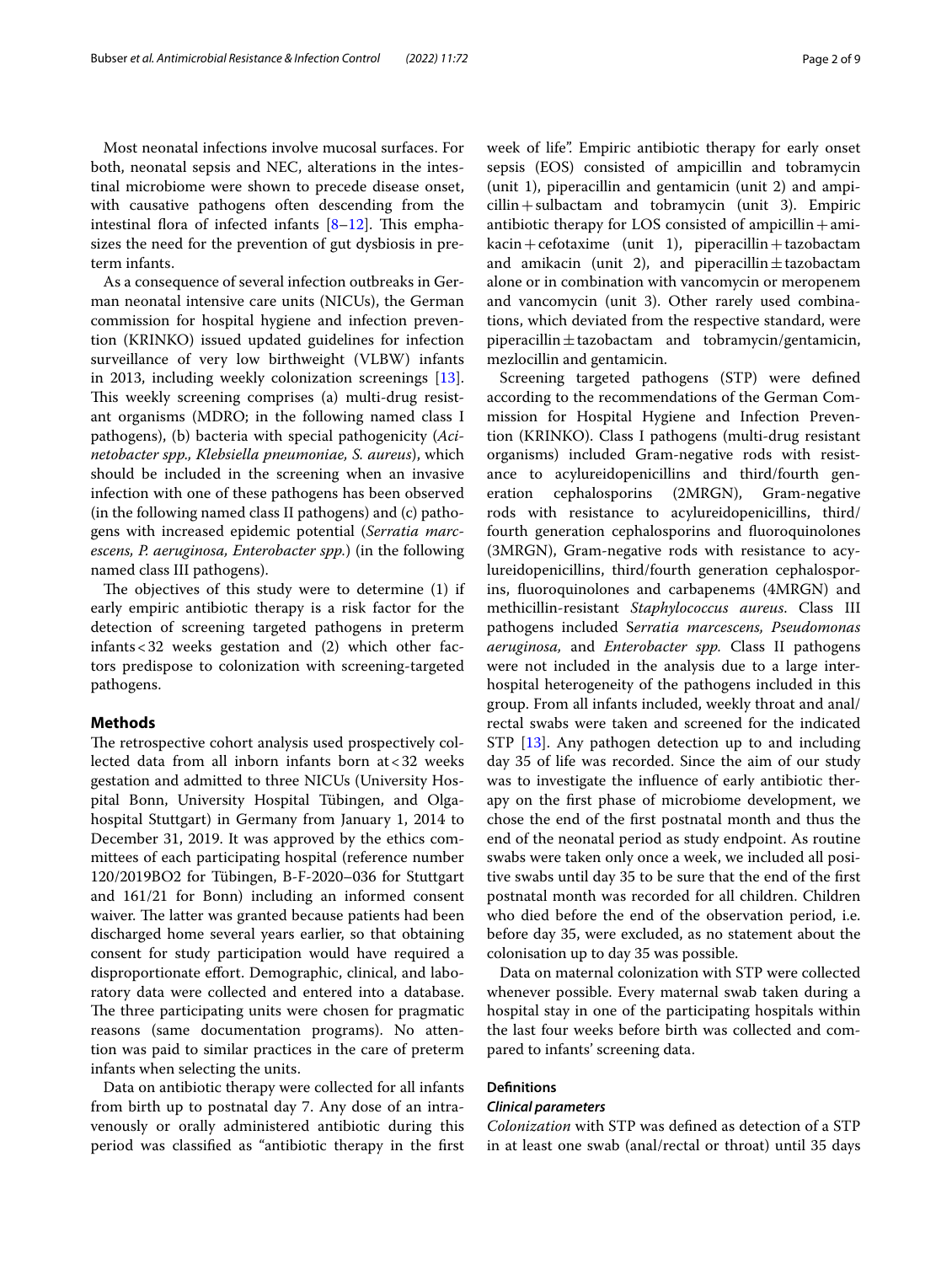after birth. *Gestational age (GA)* was calculated from the best obstetric estimate based on early prenatal ultrasound and obstetric examination. *Small for gestational age (SGA)* was defined as birth weight <10th percentile according to GA. *Antenatal exposure to antibiotic therapy* was defned as any antenatal antibiotic treatment of mothers up to seven days before birth. *Intraamniotic infection (IAI)* was defned according to the guideline of the German Society for Gynaecology and Obstetrics (DGGG) as maternal fever ( $\geq$ 38.0 °C), increased maternal infammatory markers without any other cause (CRP>10 mg/l or elevation of white blood cell count>15,000/μL), foetal or maternal tachycardia, painful uterus and foul-smelling liquor. *Preterm premature rupture of membranes (pPROM)* was defned as rupture of membranes before 37 weeks of gestation. *Focal intestinal perforation (FIP)* was defned as the occurrence of spontaneous intestinal perforation with the need for laparotomy and a macroscopic diagnosis of isolated FIP by the attending surgeon.

## *Outcomes*

*Neonatal sepsis* was defned as laid out by the national infection surveillance system "NEO-KISS" [\[14](#page-8-2)]; clinical sepsis was defned as sepsis with at least two clinical signs (temperature>38 °C or<36.5 °C, tachycardia>200/ min, new onset or increased frequency of bradycardias or apnoea, hyperglycaemia>140 mg/dl, base  $excess < -10$  mval/l, change in skin colour, increased oxygen requirements) and one laboratory sign (C-reactive protein>10 mg/l, immature/neutrophil ratio>0.2, white blood cell count  $<5/nl$ , platelet count  $<100/nl$ ) and antibiotic treatment for  $\geq$  5 days, but no proof of causative agent in blood culture. Blood-culture confrmed sepsis was defned as clinical sepsis with proof of a causative agent in a blood culture [[14](#page-8-2)]. Early-onset sepsis (EOS) and late-onset sepsis (LOS) were defned as blood-culture confrmed sepsis occurring within or following the frst 72 h after birth.

*Retinopathy of prematurity (ROP) requiring surgery* was defned as stage 3–5 ROP requiring intervention (cryotherapy, laser therapy, or anti-VEGF treatment).

*Necrotizing enterocolitis (NEC) requiring surgery* was defned as clinical NEC classifed as Bell Stage II or III with the need for laparotomy with or without resection of necrotic gut, and a macroscopic diagnosis of NEC.

*Bronchopulmonary dysplasia* (BPD) was defned as the need for oxygen supplementation or ventilation support at 36 weeks corrected age according to the NICHD criteria [[15\]](#page-8-3).

*Death* was defned as mortality during the primary hospital stay.

#### *Statistical analysis*

Data analyses were performed using SPSS 26.0 (IBM, Munich, Germany). Nominal and ordinal variables were described using relative and absolute frequency. Numerical variables were described as mean and standard deviation or median and interquartile range (IQR) according to the distribution of the data. Normality of the distribution was assessed by investigating skewness and kurtosis as well as QQ graphs, box plots, and histograms. Study populations were compared using univariate analysis. Continuous variables were evaluated using independentsamples t-test for normally distributed data or Mann Whitney test for non-normally distributed variables. Categorical variables were evaluated with Chi-square test. A  $p$  value of <0.05 was considered statistically significant for single tests.

After univariate analyses, multivariate logistic regression models were used to identify independent risk factors for colonization with STP. Parameters with a *p* value  $\leq$  0.1 in univariate analysis were used as independent variables for the logistic regression model. Odds ratios (OR) and 95% confdence intervals (CI) were calculated. A subgroup analysis including only infants born<28 weeks was performed. A *p* value of<0.05 was considered statistically signifcant. Missing data were not imputed.

## **Results**

#### **Epidemiology of early antibiotic exposure**

Of 1543 infants analyzed, 136 were excluded from the study as they died before day 35, so that a total of 1407 infants born at<32 weeks' gestation were included; 480 (34.1%) of these were born before 28 weeks. Table [1](#page-3-0) shows the demographics of the study population. Of infants born before 32 weeks or 28 weeks, respectively 911/1407 (64.7%) and 428/480 (89.2%) were exposed to antibiotics within the frst postnatal week. In the frst postnatal week, culture proven sepsis was diagnosed in 67/1407 (4.8%) and 42/480 (8.7%) of infants born before 32 and 28 weeks, respectively.

## **Detection of screening‑targeted pathogens in very preterm infants**

Screening targeted pathogens (class I or class III or both) were detected in 547/1407 (38.9%) study participants until day 35. Class I pathogens were detected in 215/1407 (15.3%) and class III pathogens in 488/1407 (34.7%). In infants born before 28 weeks, 182/480 (37.9%) were tested positive for targeted pathogens (class I or class III or both) until day 35 and 86/480 (17.9%) and 149/480 (31.0%) for class I and class III pathogens, respectively. Among infants who died before day 35 and were thus excluded, 9/136 (6.6%) were tested positive for any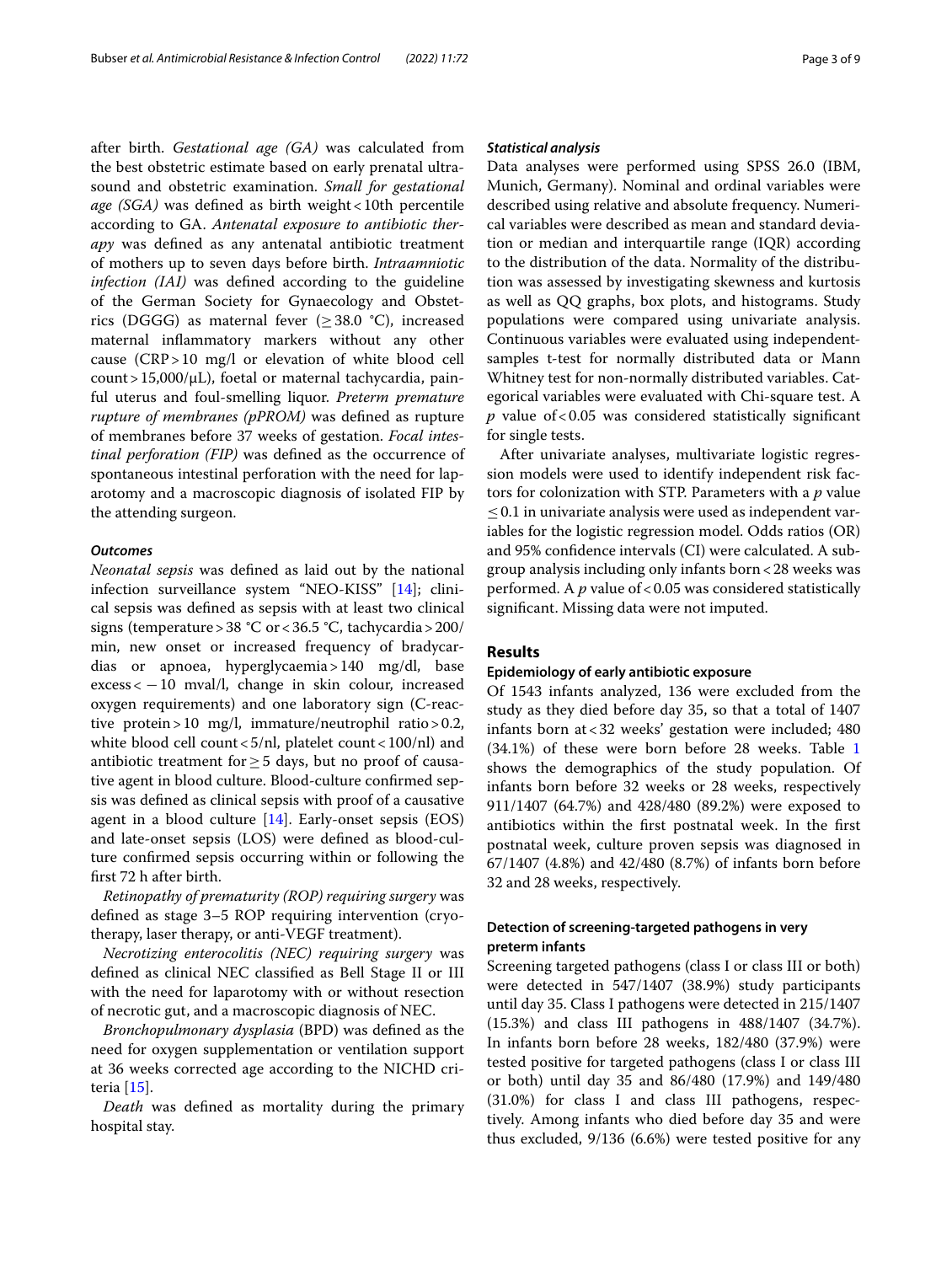<span id="page-3-0"></span>**Table 1** Demographics of the study population

|                            | $GA < 32$ weeks<br>$(n = 1407, 100\%)$ | $GA < 28$ weeks*<br>$(n=480, 34.1\%)$ |
|----------------------------|----------------------------------------|---------------------------------------|
| Gestational age (weeks)    | $28.8 \pm 2.4$                         | $26.0 \pm 1.4$                        |
| Birth weight (g)           | $1150.3 \pm 415.9$                     | 754.0 ± 209.8                         |
| Gender male (%)            | 720 (51.2)                             | 237 (49.4)                            |
| Multiple pregnancies (%)   | 567 (40.3)                             | 182 (37.9)                            |
| Admitting hospital         |                                        |                                       |
| I                          | 627 (44.6)                             | 222 (46.3)                            |
| $\mathsf{II}$              | 314 (22.3)                             | 91 (19.0)                             |
| $\mathbf{III}$             | 466 (33.1)                             | 167 (34.8)                            |
| Prenatal ABX (%)           | $510(47.0; n = 1085)$                  | $221$ (47.7; n = 463)                 |
| Antenatal steroids (%)     | $1245(88.5; n = 1380)$                 | $424 (88.3; n = 473)$                 |
| pPROM (%)                  | $382(31.7; n = 1204)$                  | $129(31.3; n = 421)$                  |
| Birth mode (%)             |                                        |                                       |
| Spontaneous                | 152 (10.8)                             | 57 (11.9)                             |
| Elective C/S               | 711 (54.8)                             | 241 (50.2)                            |
| Emergency C/S              | 482 (34.3)                             | 182 (37.9)                            |
| APGAR 10                   | $8.9 \pm 1.0$                          | $8.6 \pm 1.2$                         |
| SGA (%)                    | $214(15.2; n = 1406)$                  | $90(18.8; n = 479)$                   |
| Mechanical ventilation (%) | 474 (33.7)                             | 303 (63.1)                            |
| Early ABX (%)              | 911 (64.7)                             | 428 (89.2)                            |
| EOS (%)                    | 38(2.7)                                | 24(5.0)                               |
| FIP(%)                     | $56(4.0; n = 1403)$                    | 45 $(9.4; n = 479)$                   |
| <b>NEC (%)</b>             | 41 $(2.9; n = 1406)$                   | 30(6.3)                               |
| LOS (%)                    | 139 (9.9)                              | 98 (20.4)                             |
| <b>BPD (%)</b>             | 114(8.1)                               | 86 (17.9)                             |
| ROP (%)                    | $228(16.2; n = 1170)$                  | 177 (38.3; $n = 462$ )                |
| Death (%)                  | 14(1.0)                                | 8(1.7)                                |

GA gestational age; pPROM premature preterm rupture of membranes; C/S caesarean section; SGA small for gestational age; ABX antibiotics; EOS early onset sepsis; FIP focal intestinal perforation; NEC necrotizing enterocolitis; LOS late onset sepsis; BPD bronchopulmonary dysplasia; ROP retinopathy of prematurity

\*Subgroup analysis

targeted pathogen (class I and/or class III), 6/136 (4.4%) for class I and 6/136 (4.4%) for class III pathogens. Half the detections of pathogens was observed until day 20. Additional file [1](#page-7-8): Fig.  $S1A + B$  shows the time until first pathogen detection for class I and class III pathogens. Additional fle [1](#page-7-8): Fig. S2 shows pathogen distribution for class I pathogens. In class III pathogens, 87% were *Enterobacter spp.,* 9.5% *Serratia marcescens* and 3.5% *Pseu*domonas aeruginosa. The same pathogen was already detected in a prenatal maternal swab in 30/1082 (2.1%) of infants screened positive for targeted pathogens.

## **Risk factors for colonization with potential pathogens**

In the frst week after birth, antibiotic exposure was not associated with risk of colonization with class I or class III pathogens in infants born before 32 or 28 weeks (Table [2\)](#page-3-1).

In infants born before 32 weeks, factors associated with the detection of class I pathogens in univariate analysis were gestational age, birth weight, admitting hospital, prenatal antibiotic exposure, pPROM, and mode of delivery (Additional file [2](#page-7-9): Table S1). After adjustment for confounders, only admitting hospital remained an independent risk factor (Table [3\)](#page-4-0). For class III pathogens, admitting hospital was the only independent risk factor (Additional fle [2](#page-7-9): Table S1 and Table [3\)](#page-4-0).

In subgroup analysis of infants born before 28 weeks' gestation, factors associated with detection of class I pathogens in univariate analysis were gestational age, admitting hospital, prenatal antibiotic exposure, pPROM, and mode of delivery (Additional fle [2](#page-7-9): Table S1). After adjustment for confounders, again only the admitting hospital remained an independent risk factor (Table [3](#page-4-0)). For class III pathogens, we found no dependent or independent risk factors (Additional fle [2:](#page-7-9) Table S1).

## **Impact of primary antibiotic therapy and duration of antibiotic exposure on colonization with potential pathogens**

Lastly, we investigated the impact of primary antibiotic therapy (starting on the day of birth) and of the duration of early antibiotic exposure on the detection of STP. Antibiotic therapy was started on postnatal day 1 in 623/1407 (44.3%) of infants born before 32 weeks and

<span id="page-3-1"></span>**Table 2** Detection of potential pathogens in infants with or without early antibiotic exposure

|                                      | $GA < 32$ weeks<br>$(n=1407, 100\%)$ |                        |         | GA < 28 weeks<br>$(n = 480, 34.1\%)*$ |                      |         |  |
|--------------------------------------|--------------------------------------|------------------------|---------|---------------------------------------|----------------------|---------|--|
|                                      | No ABX ( $n = 496$ ,<br>35.3%)       | $ABX (n = 911, 64.7%)$ | p value | No ABX ( $n = 52$ ,<br>$3.7\%$        | ABX (n = 428, 30.4%) | p value |  |
| At least 1 class I<br>pathogen (%)   | 74 (14.9)                            | 141 (15.5)             | 0.78    | 8(15.4)                               | 78 (18.2)            | 0.61    |  |
| At least 1 class III<br>pathogen (%) | 168(33.9)                            | 280 (30.7)             | 0.23    | 17(32.7)                              | 132 (30.8)           | 0.79    |  |

GA gestational age; ABX antibiotics, \*subgroup analysis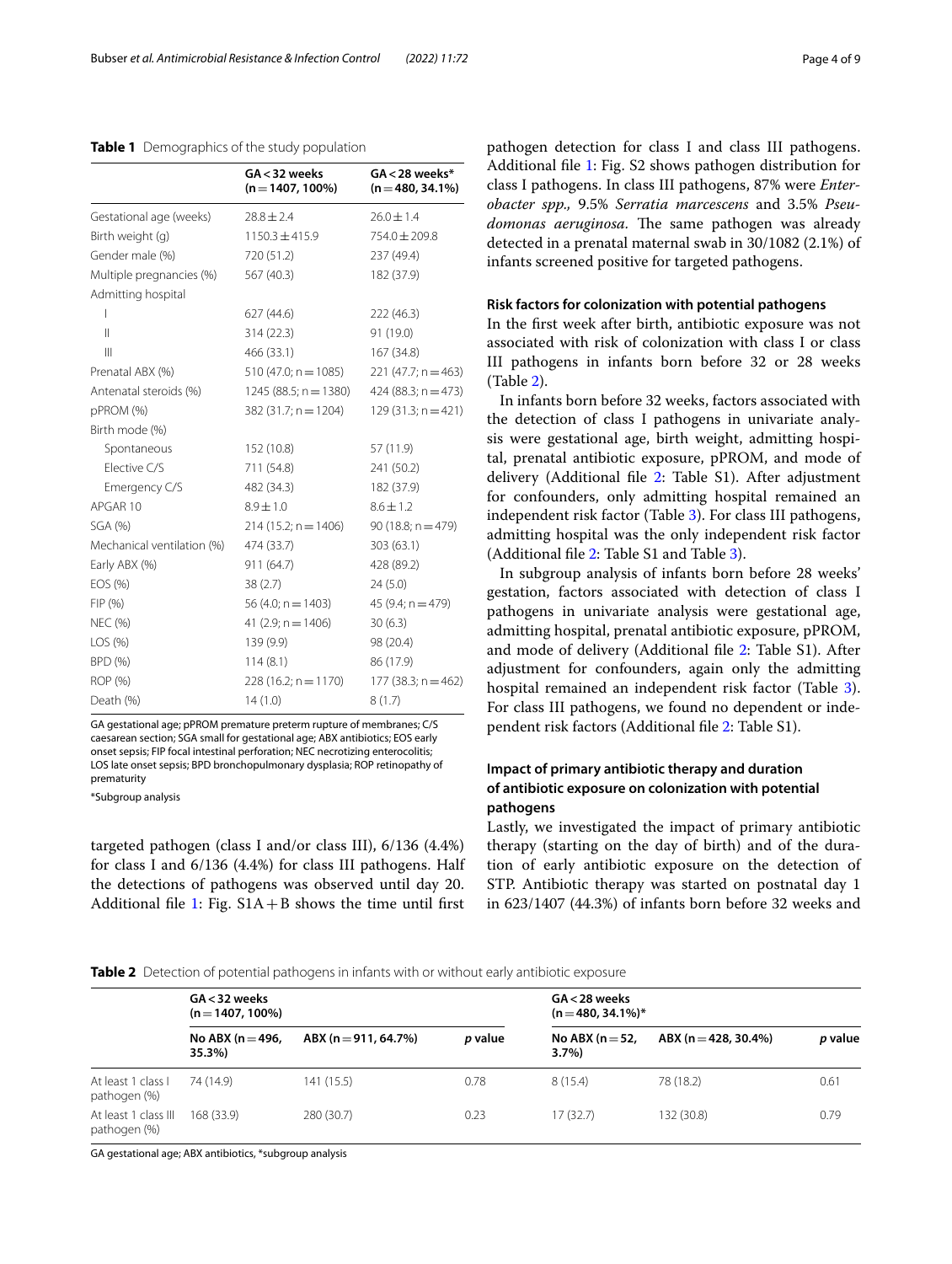|                         | $GA < 32$ (n = 1407, 100%) |         |                            |         | $GA < 28 (n = 480, 34.1\%)*$ |         |                     |         |
|-------------------------|----------------------------|---------|----------------------------|---------|------------------------------|---------|---------------------|---------|
|                         | Class I pathogens          |         | <b>Class III pathogens</b> |         | Class I pathogens            |         | Class III pathogens |         |
|                         | (a)OR (95% CI)             | p value | (a) OR (95% CI)            | p value | (a) OR (95% CI)              | p value | (a) OR (95% CI)     | p value |
| Gestational age (weeks) | $0.9(0.8-1.0)$             | 0.13    | n.a                        | n.a     | $0.9(0.7-1.1)$               | 0.15    | n.a                 | n.a     |
| Birth weight (g)        | $1.0(1.0-1.0)$             | 0.61    | n.a                        | n.a     | n.a                          | n.a     | n.a                 | n.a     |
| Admitting hospital      |                            |         |                            |         |                              |         |                     |         |
|                         |                            |         |                            |         |                              |         |                     |         |
| Ш                       | $1.4(1.0-2.0)$             | 0.08    | $2.1(1.5-2.7)$             | < 0.01  | $1.8(1.0 - 3.3)$             | 0.05    | n.a                 | n.a     |
| $\parallel$             | $0.1(0.0-0.2)$             | < 0.01  | $1.5(1.2 - 2.0)$           | 0.01    | $0.1(0.0-0.3)$               | < 0.01  |                     |         |
| Prenatal ABX            | $1.2(0.8-1.7)$             | 0.47    | n.a                        | n.a     | $1.3(0.7-2.3)$               | 0.53    | n.a                 | n.a     |
| pPROM                   | $1.2(0.8-1.9)$             | 0.33    | n.a                        | n.a     | $1.4(0.8-2.5)$               | 0.21    | n.a                 | n.a     |
| Mode of delivery        |                            |         |                            |         |                              |         |                     |         |
| Spontaneous             |                            |         |                            |         |                              |         |                     |         |
| Elective C/S            | $1.0(0.5-1.8)$             | 0.89    | n.a                        | n.a     | $0.7(0.3-1.7)$               | 0.43    | $1.2(0.6-2.3)$      | 0.58    |
| Emergency C/S           | $1.2(0.7-2.1)$             | 0.56    |                            |         | $0.9(0.4-1.9)$               | 0.73    | $1.8(0.9 - 3.5)$    | 0.09    |

<span id="page-4-0"></span>**Table 3** Multivariate analysis of factors associated with the detection of class I and class III pathogens

Signifcant *p*-values are printed in bold

GA gestational age; ABX antibiotics; pPROM premature preterm rupture of membranes; C/S caesarean section; FIP focal intestinal perforation. Corresponding umbers and *p* values from univariate analysis are shown in Additional file [2](#page-7-9): Table S1. \*subgroup analysis

308/480 (64.2%) of those born before 28 weeks. We frst performed univariate analyses with the same factors as listed in Additional fle [2:](#page-7-9) Table S1, both for the start of antibiotic therapy on the frst postnatal day and for the duration of antibiotic therapy (not shown). The variables that showed a *p* value of 0.1 or less in these analyses

<span id="page-4-1"></span>Table 4 Impact of primary antibiotic therapy and duration of antibiotic exposure on detection of class I and class III pathogens in infants born<32 weeks and<28 weeks

|              | $GA < 32$ weeks (n = 911, 64.7%)<br>Adjusted for birthweight, prenatal ABX, pPROM, admitting<br>hospital and mode of delivery |                                           |                  |                | $GA < 32$ weeks (n = 911, 64.7%)                               |                                            |                |                |  |
|--------------|-------------------------------------------------------------------------------------------------------------------------------|-------------------------------------------|------------------|----------------|----------------------------------------------------------------|--------------------------------------------|----------------|----------------|--|
|              |                                                                                                                               |                                           |                  |                | Adjusted for pPROM, admitting hospital and mode of<br>delivery |                                            |                |                |  |
|              | No class $IP(n=770.$<br>54.7%)                                                                                                | At least 1 class IP<br>$(n = 141.10.0\%)$ | OR (95% CI)      | <i>p</i> value | No class III<br>$P(n=631.$<br>44.8%)                           | At least 1 class III<br>P (n = 280, 19.9%) | OR (95% CI)    | <i>p</i> value |  |
| ABX 1st day  | 525 (68.2)                                                                                                                    | 98 (69.5)                                 | $1.0(0.6 - 1.8)$ | 0.89           | 425 (67.4)                                                     | 198 (70.7)                                 | $1.1(0.8-1.6)$ | 0.58           |  |
| ABX 1-2d (%) | 250(32.5)                                                                                                                     | 46 (32.6)                                 |                  | 0.36           | 194 (30.8)                                                     | 102 (36.4)                                 |                | 0.09           |  |
| ABX 3-7d (%) | 411 (53.4)                                                                                                                    | 79 (56.0)                                 | $1.4(0.8-2.2)$   | 0.22           | 344 (54.6)                                                     | 146 (52.1)                                 | $0.8(0.5-1.0)$ | 0.13           |  |
| ABX > 7d(96) | 109 (14.2)                                                                                                                    | 16(11.3)                                  | $0.9(0.4 - 2.1)$ | 0.86           | 93(14.7)                                                       | 32(11.4)                                   | $0.6(0.3-1.0)$ | 0.04           |  |
|              | $GA < 28$ weeks (n = 428, 30.4%)*                                                                                             |                                           |                  |                | $GA < 28$ weeks (n = 428, 30.4%)*                              |                                            |                |                |  |

**Adjusted for GA, prenatal ABX, pPROM, admitting hospital and mode of delivery**

**Adjusted for pPROM and mode of Delivery**

| No class I P ( $n = 350$ ,<br>24.9%) | $(n=78, 5.5\%)$ |                  | <i>p</i> value                   | No class III<br>$P(n=296.$<br>21.0%) | At least 1 class III<br>$P(n=132, 9.4\%)$ | OR (95% CI)    | <i>p</i> value |
|--------------------------------------|-----------------|------------------|----------------------------------|--------------------------------------|-------------------------------------------|----------------|----------------|
| 248 (71.0)                           | 60(76.9)        | $1.3(0.6 - 2.8)$ | 0.45                             | 204 (68.9)                           | 104 (78.8)                                | $1.2(0.7-2.2)$ | 0.37           |
| 86 (24.6)                            | 30(38.5)        |                  | 0.57                             | 75(25.3)                             | 41(31.1)                                  |                | 0.23           |
| 199 (57.0)                           | 38 (48.7)       | $0.9(0.5-1.7)$   | 0.65                             | 163(55.3)                            | 74 (56.1)                                 | $0.7(0.4-1.2)$ | 0.21           |
| 65(18.6)                             | 10 (12.8)       | $0.6(0.2-1.6)$   | 0.29                             | 58 (19.6)                            | 17 (12.9)                                 | $0.6(0.3-1.2)$ | 0.11           |
|                                      |                 |                  | At least 1 class I P OR (95% CI) |                                      |                                           |                |                |

Signifcant *p*-values are printed in bold

GA gestational age; ABX antibiotics. \*subgroup analysis; adjusted for gestational age, birth weight, admitting hospital, prenatal ABX, pPROM and mode of delivery for class I pathogens and for admitting hospital, pPROM and mode of delivery for class III pathogens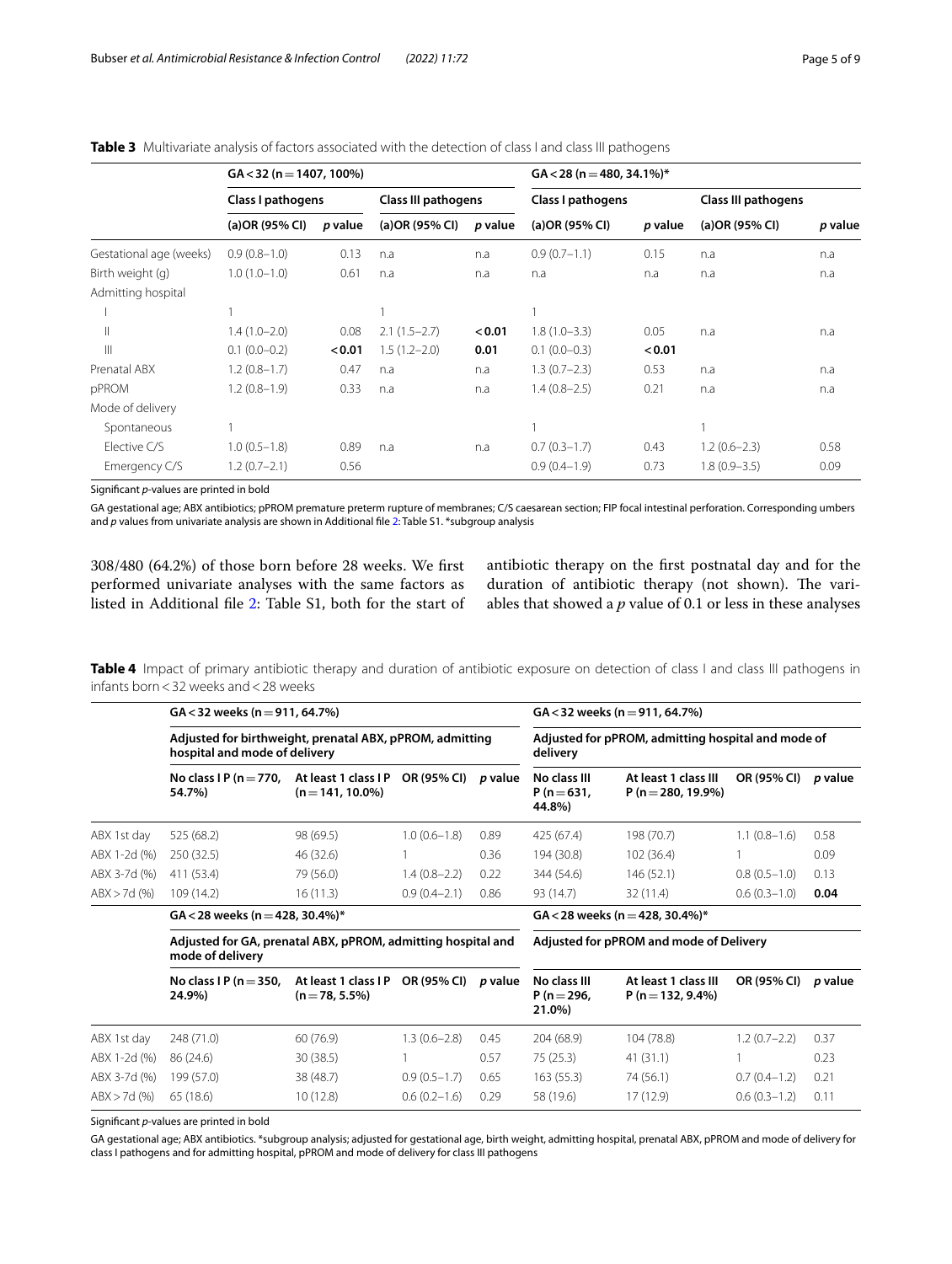were then included in multivariate analysis, the results of which are shown in Table [4.](#page-4-1) In infants born at  $<$  32 weeks' and<28 weeks' gestation, no association between antibiotic exposure at the day of birth and detection of STP was found (Table [4\)](#page-4-1). Duration of antibiotic therapy starting within the frst week after birth had no signifcant efect on colonization with class I pathogens. However, prolonged antibiotic therapy (longer than seven days) reduced the risk of colonization with class III pathogens in infants born at<32 weeks (Table [4\)](#page-4-1).

## **Discussion**

In the present study, we investigated the impact of early exposure to antibiotics on the risk of colonization with potential pathogens in infants born before 32 weeks gestational age.

We found high rates of antibiotic treatment in the frst postnatal week, with up to 90% of infants<28 weeks exposed to antibiotics in our cohort. This is in line with data from Germany and the USA, reporting that more than 80% of VLBWI receive early antibiotics [[4,](#page-7-3) [16](#page-8-4)]. Incidence of sepsis during the frst week (EOS and LOS) was low in our cohort (4.8% for infants<32 weeks) according to data from Germany [\[1\]](#page-7-0) and other countries [[17,](#page-8-5) [18\]](#page-8-6)). In 28.1% of infants receiving antibiotics in the frst postnatal week, therapy was terminated within 48 h, suggesting clinical resolution of symptoms and no increase in inflammation markers. This rate is much lower than that reported by Ehl et al., who showed that 53% of VLBWI with a clinical suspicion of infection had a negative CRP after 24–48 h [[19\]](#page-8-7), but similar to that observed by Stocker et al. (32% of infants with termination of antibiotic treatment within 48 h)  $[20]$  $[20]$  $[20]$ . These differences may be explained by the 20 year period elapsing between the two latter studies and ours, during which clinical practice has changed and more caution in prescribing antibiotics may have developed.

In our cohort, 39% of infants acquired at least one STP until day 35. Interestingly, the risk for colonization with STP did not increase with decreasing gestational age (38% for infants <  $28$  weeks). This finding was unexpected, since infants with lower gestational age have a more immature gastrointestinal and immune system and are at higher risk of invasive procedures, prolonged time until full enteral feeds and short-term complications like sepsis, FIP and NEC—factors that are associated with gut dysbiosis.

Within class I pathogens, *Enterobacter* spp. 2MRGN (27.9%) was the pathogen detected most often, followed by *Escherichia coli (E. coli)* 2MRGN (13.1%), and *Klebsiella spp.* 2MRGN (12.9%). Within class III pathogens, *Enterobacter* spp*.* predominated with 84%, which is in line with data from Korpela et al. showing that the preterm microbiome often is dominated by *Enterobacter* spp. [\[21](#page-8-9)]. Moreover, a recent single centre report from Germany showed that *E. coli*, *Enterobacter cloacae*, *Klebsiella oxytoca* and *Klebsiella pneumoniae* were the species most often detected in routine screening [[22\]](#page-8-10). Although neonatal sepsis with *Enterobacter* spp*.* is comparatively rare [[1,](#page-7-0) [23\]](#page-8-11), it has been shown that a high relative abundance of *Enterobacter cloacae* is associated with NEC [\[24\]](#page-8-12). One limitation of our data is that we do not have information about swab location (anal/rectal or throat) for the screening results analyzed in this study so we cannot provide information on whether certain pathogens prefer certain colonization sites. This knowledge would be helpful to establish possible associations between colonization and the occurrence of certain diseases (e.g. colonization preferable in the throat and occurrence of BPD). Furthermore, we did not collect data on antibiotic resistance of pathogens involved in systemic infections in the infants of our cohort. Further studies are needed to investigate the impact of colonization with STP on short- and longterm neonatal outcome.

In 2018, a consensus group convened by the World Health Organization (WHO) created a priority list of non-mycobacterial antibiotic-resistant bacteria based on ten criteria (mortality, health-care burden, community burden, prevalence of resistance, 10-year trend of resistance, transmissibility, preventability in the community setting, preventability in the health-care setting, treatability, and pipeline). The scope of this work was to identify the most important resistant bacteria for which there is an urgent need for new treatments. Of the bacteria listed there, carbapenem-resistant gram-negative pathogens (4MRGN) (listed as priority 1: critical) were found in 10/1407 patients (0.7%) examined in our study. VRE and MRSA (listed as priority 2: high) were detected in 5/1407 (0.04%) and 9/1407 (0.6%), while other pathogens listed (*Helicobacter pylori, Campylobacter, Salmonella, Neisseria gonorrhoe, Haemophilus infuenzae, Shigella*) were not included in the KRINKO-screening and could thus not be detected. The results show that, fortunately, infants in our cohort were very rarely colonized with pathogens against which therapeutic options are severely limited. Nevertheless, efforts should be made to prevent this in the future as well.

Contrary to our expectations, antibiotic exposure in the frst postnatal week was not associated with colonization with STP until postnatal day 35. Even when the entire hospital stay was considered, there was no infuence of early antibiotic therapy on the colonization with STP when the duration until detection of an STP was included as a confounder. Similarly, we found no efect of antibiotic therapy on STP colonisation when we considered all antibiotic administrations up to postnatal day 35 (data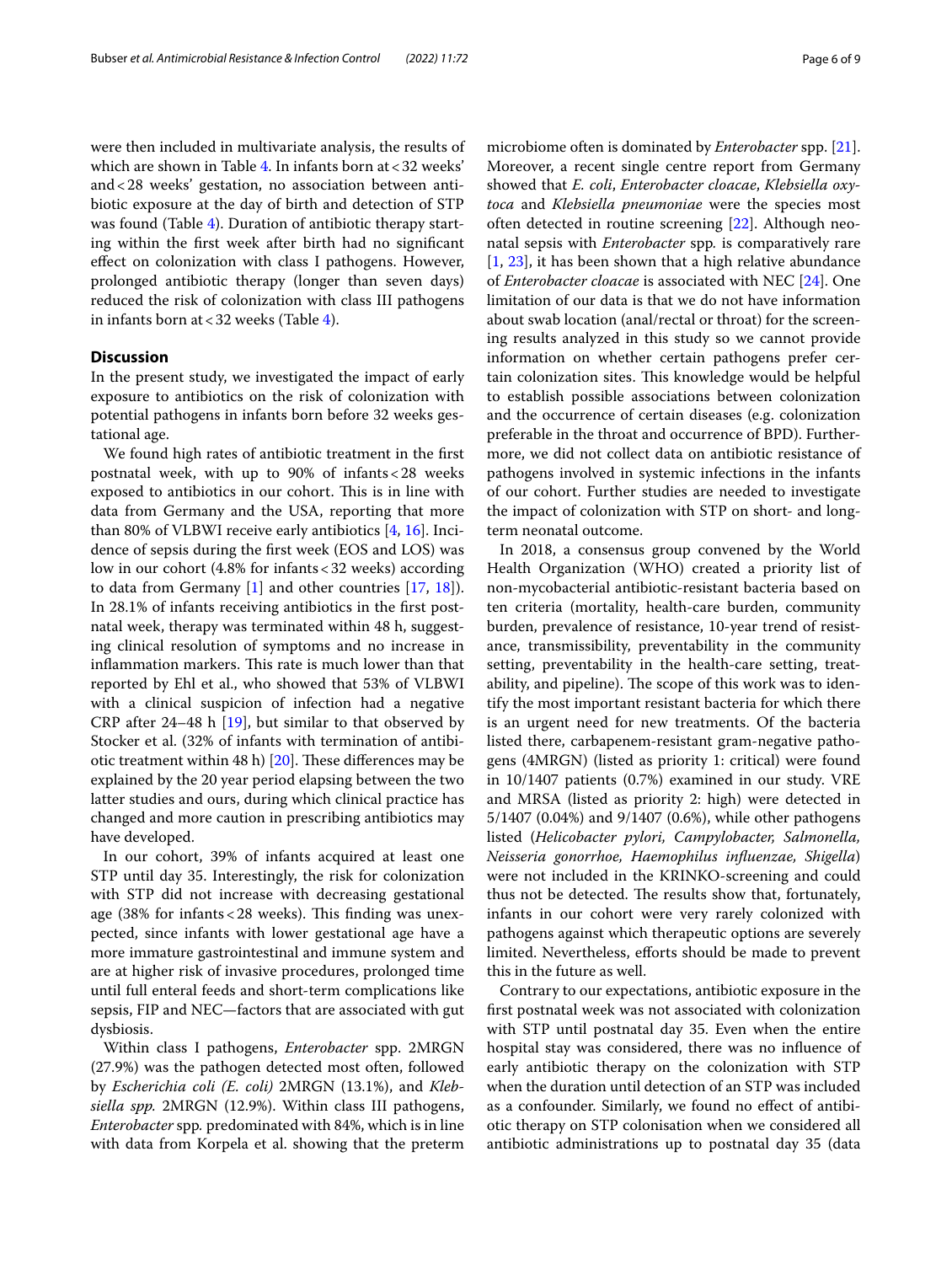not shown). Several times, both in animal models [[25](#page-8-13)] and human cohorts [\[26](#page-8-14)[–28](#page-8-15)], it has been shown that early antibiotics cause prolonged perturbations to the intestinal microbiome and metabolome. Furthermore, early life exposure to antibiotics has been linked to adverse shortand long-term outcomes such as an increased risk of BPD or death [\[5\]](#page-7-4), LOS [\[4](#page-7-3)], and NEC [[29](#page-8-16)] as well as impaired growth [\[28\]](#page-8-15), asthma development [[30\]](#page-8-17) and impaired immune responses upon vaccination [\[25](#page-8-13)]. Interestingly, we also found no impact of prenatal antibiotic exposure on colonization with STP. Here, it must be mentioned that the detection of an STP is not synonymous with the presence of dysbiosis. However, a "healthy" microbiome seems to prevent colonization by so-called pathobionts such as *Clostridium difficile* or VRE (reviewed in [\[31\]](#page-8-18)). A study in adults also showed that a faecal microbiota transplantation supports the eradication of MRDO [\[32](#page-8-19)], so it seems reasonable to assume that the colonization of STP is also favoured by dysbiosis. However, further studies are needed to determine more precisely how the bacterial composition difers between children with and without STP, and whether the detection of STP actually indicates dysbiosis. An important limitation of our study potentially explaining the missing efect of early antibiotics on detection of STP in our cohort is that we did not consider antibiotic administration *after* the frst postnatal week, probably also infuencing microbiome composition. Furthermore, it is becoming increasingly clear that also drugs other than antibiotics have an impact on the human microbiome [\[33\]](#page-8-20). Further studies are needed to analyse the impact of single non-antibiotic therapeutics and their combinations on the microbiome of preterm infants.

De Man et al. showed that an antibiotic regime consisting of ampicillin and cefotaxime promoted development of antibiotic resistance in neonates when compared to a regime consisting of penicillin G and tobramycin [\[34](#page-8-21)]. Aminopenicillins had a selective efect towards resistant gram-negative bacilli. However, all participating units in our study had an aminopenicillin either in their EOS or in their LOS regime. De Man et al. also hypothesized that a combination of an aminopenicillin with cefotaxime may lead to an elimination of the normal intestinal fora by the aminopenicillin leading to an outgrow of gramnegative bacteria such as *Enterobacter* spp. and *Serratia* spp. that can degrade cefotaxime and aminopenicillins. One of the participating units used such a combination for LOS, which could possibly contribute to the observed center efect.

Concerning independent risk factors for detecting potential pathogens, we only identifed the respective admitting hospital as a risk factor for colonization with STP. The fact that the bacterial spectrum is strongly dependent on the environment is obvious. Nevertheless, in various studies investigating risk factors for MDRO colonization in adult patients, the center factor was not analyzed at all [[35,](#page-8-22) [36\]](#page-8-23). We observed that infants born spontaneously or via emergency cesarean section tended to have an increased risk of acquiring class III pathogens, while infants born via elective caesarean section more often acquired class I pathogens. While it is well known that infants delivered spontaneously have an altered microbiome compared to those delivered by caesarean section [[37](#page-8-24)[–39](#page-8-25)], we do not have any explanation for the observation that also the circumstances leading to caesarean section seem to impact microbiome composition. Since most emergency caesarean sections are accompanied by preterm labour and preterm labour in turn comes along with infammation [[40\]](#page-8-26), it may be speculated that an infammatory microenvironment favours colonization with *Serratia marcescens, P. aeruginosa,* and *Enterobacter spp.*

We found that in 2.1% of infants positively screened for targeted pathogens, the same pathogen had already been detected in prenatal maternal swabs. This number is comparatively low, but most likely underestimated as pathogens with resistance against acylureidopenicillins and third or fourth generation cephalosporins (2MRGN) were not marked as MRGN in maternal swabs and thus could not be included in analysis. The perinatal transmission of pathogens from the vaginal flora to the child is well known for group B streptococci [\[41\]](#page-8-27), but has also has been shown for MDRO in about 27% of colonized mothers [\[42](#page-8-28)].

As another limitation of our study, it has to be mentioned that, unfortunately, we were unable to collect detailed nutritional data. Regarding the standard procedure in the three participating units, we can report that all three units started enteral feeding with colostrum or breast milk the day of birth. If there was no or too little breast milk available, two units (unit 1 and 2) used formula feeding and one unit (unit 3) used donor breast milk. Breast milk fortifers were used by all units, with a cow's milk-based fortifer in units 1 and 2, and a human milk-based fortifier unit 3. These differences in the standard dietary regime could contribute to the observed centre efect in STP colonization. We were also unable to collect detailed data on the skin-to-skin contact of preterm infants in our cohort. Regarding this point, however, all participating units had the same standard procedure and started skin-to-skin as soon as infants seemed stable enough.

Data on the efect of the duration of antibiotic therapy on resistance are heterogenous. From prospective studies in older patients, there is evidence that a shorter duration of antibiotic therapy may reduce resistance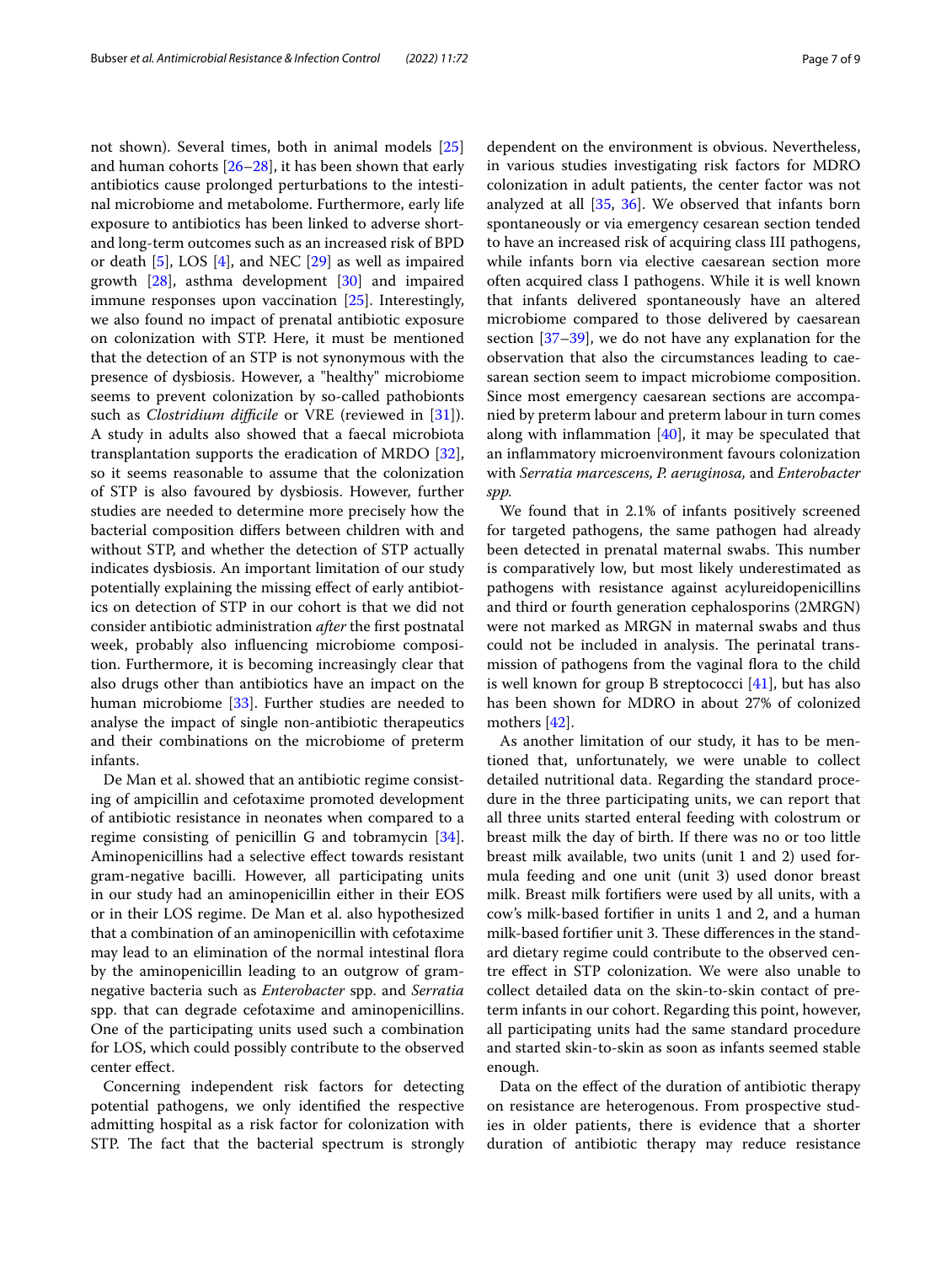rates [[43,](#page-8-29) [44](#page-8-30)], but none of these studies investigated preterm infants. We found no efect of duration of antibiotic therapy started within the frst postnatal week on resistance rates, but a reduced risk for colonization with *Enterobacter spp., Serratia marcescens* and *Pseudomonas aeruginosa*. This probably reflects the fact that most of the antibiotics used for empirical therapy in preterms are mainly efective in the gram-negative spectrum. Prospective studies investigating the impact of antibiotics on the microbiome, MDRO colonization and outcome of preterm infants are urgently needed.

## **Conclusion**

In conclusion, we provide data on the frequency of early antibiotic use and detection of MDRO and pathogens with high epidemic potential in preterm infants from a multicentre cohort of 1407 infants. We show that antibiotic treatment in the frst postnatal week does not increase the risk of colonization with MDRO or highly epidemic pathogens in preterm infants. Interestingly, longer antibiotic treatment (>seven days) reduced the risk for colonization with highly epidemic pathogens until postnatal day 35. Our study contributes to a better understanding of colonization frequencies and kinetics in preterm infants and risk factors for colonization with potential pathogens. Further studies are needed to evaluate the impact of such colonization on neonatal outcome.

#### **Abbreviations**

ABX: Antibiotics; BPD: Bronchopulmonary dysplasia; EOS: Early-onset sepsis; FIP: Focal intestinal perforation; GA: Gestational age; IAI: Intraamniotic infection; KRINKO: German commission for hospital hygiene and infection prevention; LOS: Late-onset sepsis; MDRO: Multi drug resistant organism; MRGN: Multidrug-resistant gram-negative; NEC: Necrotizing enterocolitis; NICU: Neonatal intensive care unit; pPROM: Premature preterm rupture of the membranes; ROP: Retinopathy of prematurity; SGA: Small for gestational age; STP: Screening targeted pathogen; VLBW: Very low birthweight; VLBWI: Very low birthweight infant.

## **Supplementary Information**

The online version contains supplementary material available at [https://doi.](https://doi.org/10.1186/s13756-022-01110-1) [org/10.1186/s13756-022-01110-1](https://doi.org/10.1186/s13756-022-01110-1).

#### <span id="page-7-9"></span><span id="page-7-8"></span>**Additional fle 1**. Figures.

**Additional fle 2**. Additional tables.

### **Acknowledgements**

Not applicable.

#### **Author contributions**

NKG and CHG conceptualised and designed the study. NKG, AM and MV supervised and coordinated the data collection. JA, JL, CP and UK supported and coordinated data collection. CB, NKG, MG, LSH and CG carried out data analyses. NKG, CH, MZ and CG drafted the initial manuscript and approved the fnal manuscript as submitted. All authors read and approved the fnal manuscript.

#### **Funding**

Open Access funding enabled and organized by Projekt DEAL. This research was funded by the Ministerium für Wissenschaft, Forschung und Kunst Baden-Württemberg and the European Social Fund, the Federal Ministry of Education and Research (BMBF, 01GL1746F), the German Center for Infection Research (DZIF) and the Medical Faculty of Tübingen University.

#### **Availability of data and materials**

All data generated or analysed during this study are included in this published article and its supplementary information fles. The datasets are available from the corresponding author on reasonable request.

#### **Declarations**

#### **Ethics approval and consent to participate**

The retrospective study was approved by the ethics committees of each participating hospital (reference number 120/2019BO2 for Tübingen, reference number 154/20 for Bonn, reference number B-F-2020-036 for Stuttgart).

#### **Consent for publication**

Not applicable.

## **Competing interests**

The authors declare that they have no competing interests.

#### **Author details**

<sup>1</sup> Department of Neonatology, Tübingen University Children's Hospital, Calwerstrasse 7, 72076 Tübingen, Germany. <sup>2</sup>Institute of Medical Microbiology and Hygiene, Tübingen University Hospital, Tübingen, Germany. <sup>3</sup>Department of Clinical Epidemiology and Applied Biostatistics, Eberhard Karls University, Tübingen, Germany. <sup>4</sup> Department of Paediatrics, University of Bonn, Bonn, Germany.<sup>5</sup> Department of Neonatology, Klinikum Stuttgart Olgahospital/Frauenklinik, Stuttgart, Germany. <sup>6</sup>Clinic of Obstetrics and Gynecology, Klinikum Stuttgart Olgahospital/Frauenklinik, Stuttgart, Germany. <sup>7</sup> Department of Paediatrics, University of Würzburg, Würzburg, Germany. <sup>8</sup> Department of Paediatrics, Saar University Homburg, Homburg, Germany. <sup>9</sup> Department of Neonatology, Heidelberg University Children's Hospital, Heidelberg, Germany.

#### Received: 1 November 2021 Accepted: 2 May 2022 Published online: 19 May 2022

#### **References**

- <span id="page-7-0"></span>Kostlin-Gille N, Hartel C, Haug C, Gopel W, Zemlin M, Muller A, et al. Epidemiology of early and late onset neonatal sepsis in very low birthweight infants: data from the German neonatal network. Pediatr Infect Dis J. 2021;40(3):255–9.
- <span id="page-7-1"></span>2. Dowling DJ, Levy O. Ontogeny of early life immunity. Trends Immunol. 2014;35(7):299–310.
- <span id="page-7-2"></span>3. Levy O. Innate immunity of the newborn: basic mechanisms and clinical correlates. Nat Rev Immunol. 2007;7(5):379–90.
- <span id="page-7-3"></span>4. Kuppala VS, Meinzen-Derr J, Morrow AL, Schibler KR. Prolonged initial empirical antibiotic treatment is associated with adverse outcomes in premature infants. J Pediatr. 2011;159(5):720–5.
- <span id="page-7-4"></span>5. Cantey JB, Hufman LW, Subramanian A, Marshall AS, Ballard AR, Lefevre C, et al. Antibiotic exposure and risk for death or bronchopulmonary dysplasia in very low birth weight infants. J Pediatr. 2017;181(289–93): e1.
- <span id="page-7-5"></span>6. Pammi M, Lal CV, Wagner BD, Mourani PM, Lohmann P, Luna RA, et al. Airway microbiome and development of bronchopulmonary dysplasia in preterm infants: a systematic review. J Pediatr. 2019;204(126–33): e2.
- <span id="page-7-6"></span>7. Zwittink RD, Renes IB, van Lingen RA, van Zoeren-Grobben D, Konstanti P, Norbruis OF, et al. Association between duration of intravenous antibiotic administration and early-life microbiota development in late-preterm infants. Eur J Clin Microbiol Infect Dis. 2018;37(3):475–83.
- <span id="page-7-7"></span>8. Carl MA, Ndao IM, Springman AC, Manning SD, Johnson JR, Johnston BD, et al. Sepsis from the gut: the enteric habitat of bacteria that cause lateonset neonatal bloodstream infections. Clin Infect Dis. 2014;58(9):1211–8.